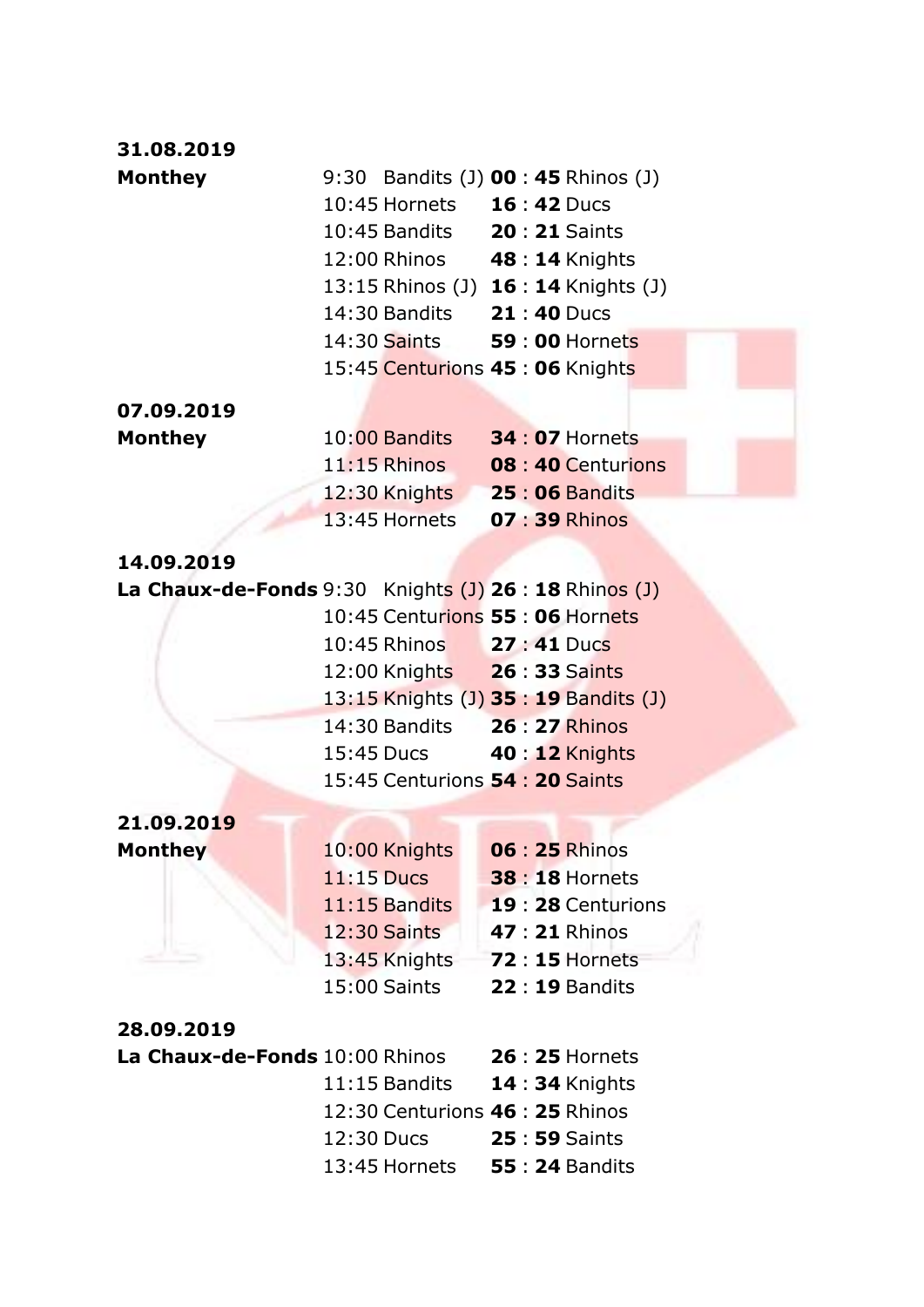|                        |                                  | 15:00 Ducs <b>18:60</b> Centurions    |  |
|------------------------|----------------------------------|---------------------------------------|--|
| 05.10.2019             |                                  |                                       |  |
| Yverdon                | 10:00 Ducs 38:00 Rhinos          |                                       |  |
|                        |                                  | 11:15 Saints 12:55 Centurions         |  |
|                        |                                  | 11:15 Bandits (J) 02 : 32 Knights (J) |  |
|                        | 12:30 Rhinos 07:52 Bandits       |                                       |  |
|                        | 12:30 Knights 40: 28 Ducs        |                                       |  |
|                        |                                  | 13:45 Hornets 24 : 61 Centurions      |  |
|                        |                                  | 13:45 Rhinos (J) 65 : 06 Bandits (J)  |  |
|                        | 15:00 Saints                     | <b>32:47 Knights</b>                  |  |
| 13.10.2019             |                                  |                                       |  |
| Yverdon                | 11:00 Centurions 46 : 18 Ducs    |                                       |  |
|                        | 13:15 Ducs 39 : 28 Saints        |                                       |  |
| 19.10.2019             |                                  |                                       |  |
| <b>Neuchâtel</b>       | 10:00 Hornets   26 : 30 Knights  |                                       |  |
|                        | 11:15 Centurions 26 : 18 Bandits |                                       |  |
|                        | 11:15 Rhinos 18:47 Saints        |                                       |  |
| <b>Finales Juniors</b> |                                  | 12:30 Knights (J) 12:39 Rhinos (J)    |  |
|                        | 13:45 Hornets  14:31 Saints      |                                       |  |
|                        | 13:45 Ducs 22:18 Bandits         |                                       |  |
|                        |                                  | 15:00 Knights 06:66 Centurions        |  |
| 26.10.2019             |                                  |                                       |  |
| <b>Morges</b>          | 10:30 Centurions 45: 26 Knights  |                                       |  |
| <b>Playoff</b>         | <b>10:30 Saints</b>              | <b>35 : 12 Ducs</b>                   |  |
| <b>Finales</b>         | 12:15 Ducs                       | <b>33 : 13 Knights</b>                |  |
|                        | 13:30 Centurions 39: 25 Saints   |                                       |  |
|                        |                                  |                                       |  |
|                        |                                  |                                       |  |
|                        |                                  |                                       |  |